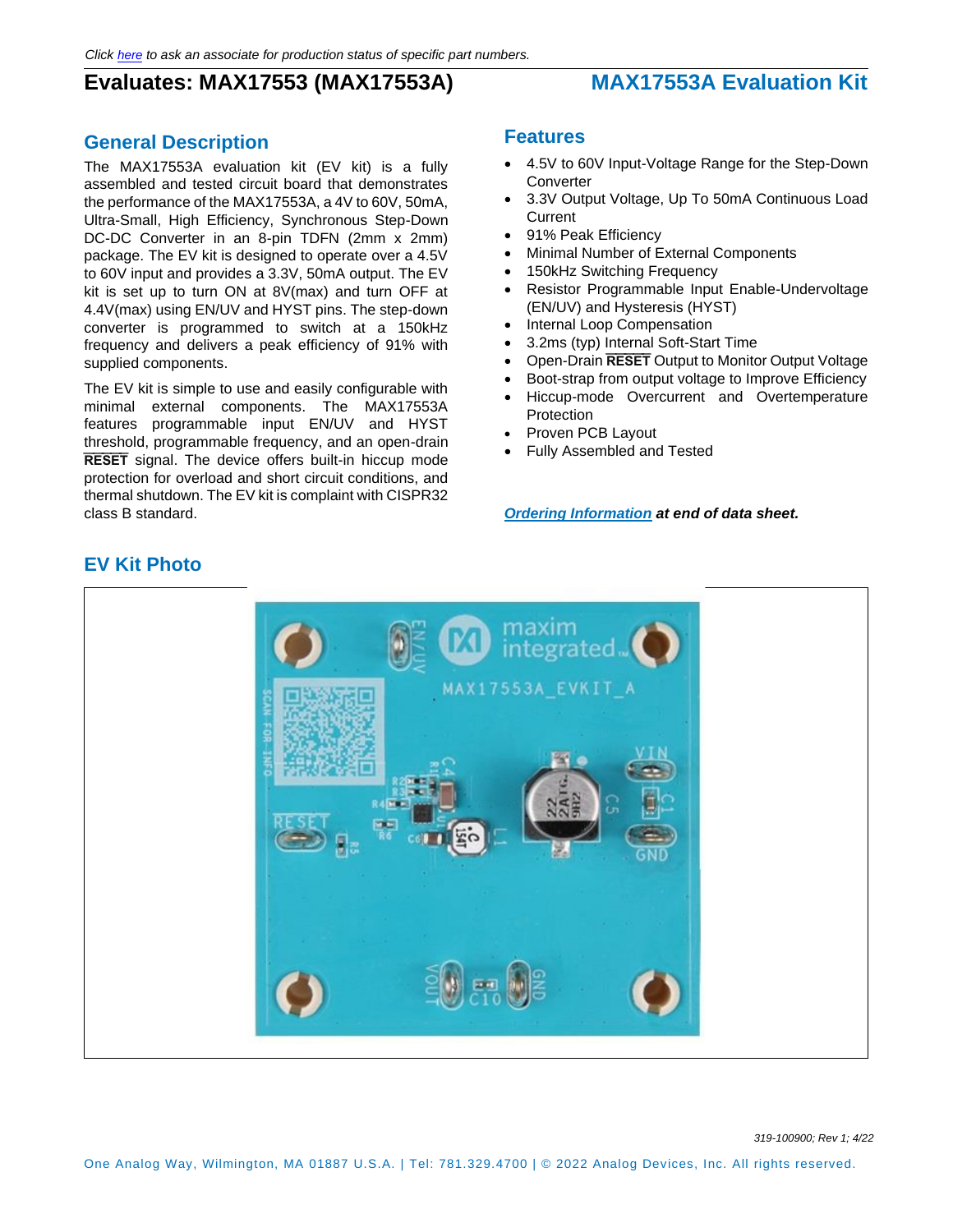#### **Quick Start**

#### **Configuration Diagram**



<span id="page-1-0"></span>*Figure 1. MAX17553A EV Kit Setup Diagram*

#### **Required Equipment**

- MAX17553AEVKIT#
- 60V adjustable, 0.5A DC power supply
- Load resistors capable of sinking up to 50mA at 3.3V
- Digital multimeters (DMM)

#### **EV Kit Setup and Procedure**

A typical bench setup for the MAX17553A EV kit is shown in *[Figure 1](#page-1-0)*.

The EV kit is fully assembled and tested. Follow the steps to verify and test the operation of individual converters.

#### **Warning:**

- Do not turn on the power supply until all connections are completed.
- Do not touch any part of the circuit with bare hands or conductive materials when powered up.
- Make sure all high-voltage capacitors are fully discharged before handling. Allow 5 minutes after disconnecting the input power source before touching circuit parts.

#### **Equipment Setup and Procedure**

- 1. Set the power supply to a voltage between 8V and 60V. Disable the power supply.
- 2. Connect the positive terminal of the power supply to the VIN PCB pad and the negative terminal to the nearest GND PCB pad. Connect the positive terminal of the 50mA load to the VOUT PCB pad and the negative terminal to the nearest GND PCB pad.
- 3. Set the digital multimeter to voltage mode and connect across the VOUT PCB pad and the nearest GND PCB pad.
- 4. Enable the power supply.
- 5. Verify that the output voltmeter displays 3.3V and, if required, measure the output current using a DMM in ammeter mode.
- 6. If required, vary the input voltage from 4.5V to 60V and the load current from 0mA to 50mA, then verify that the output voltage is 3.3V with respect to GND.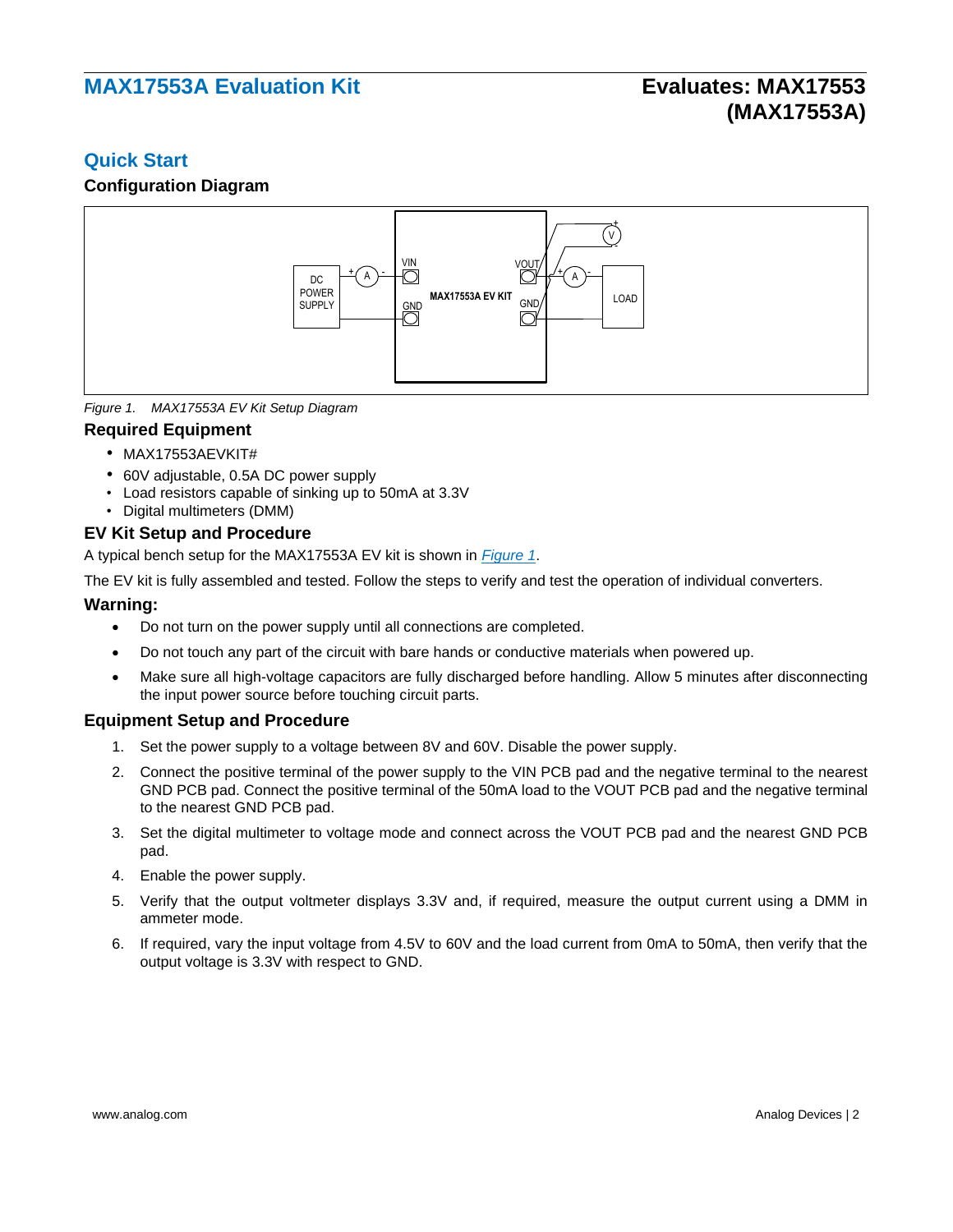# **(MAX17553A)**

#### **Detailed Description**

The MAX17553A EV kit provides a proven design to evaluate the MAX17553A, a 4V to 60V, 50mA ultra-small, high efficiency, synchronous step-down DC-DC converter. The EV kit comes with installed components for delivering 3.3V, 50mA (max) output current from a 4.5V to 60V input. The EV kit can be used to verify the EN/UV and HYST features of the MAX17553A. The EV kit is programmed to switch at a fixed frequency of 150kHz. The EV kit can be programmed to switch at a different frequency with an appropriate output inductor (L1) and an output capacitor (C6). The EV kit can also be used to verify the output overload or short circuit protection, and thermal shutdown protection. Refer to the MAX17553A IC datasheet to change the EV kit configuration to a different specification.

#### **Setting the Input EN/UV Level with HYST**

The device offers an adjustable input undervoltage and adjustable hysteresis levels. Set the voltage at which the device turns on and turns off with a resistor network connected between IN, EN/UV, HYST, and GND pins (see *[Figure 2](#page-2-0)*). Choose R1 to be 3.32MΩ (max) and then calculate R2 and R3 as follows:

$$
R2 = \frac{V_{\text{ENF}} \times R1}{(V_{\text{IN(OFF)}} - V_{\text{ENF}})}
$$

$$
R3 = \frac{V_{\text{ENR}} \times R1 \times R2}{(V_{\text{IN(ON)}} \times R2 - V_{\text{ENR}} \times (R1 + R2))}
$$

where V<sub>IN(ON)</sub> and V<sub>IN(OFF)</sub> are the voltages at which the device is required to turn on and turn off respectively. Refer to the MAX17553 IC data sheet for more information.



<span id="page-2-0"></span>*Figure 2. Setting the Input Undervoltage Level with Hysteresis*

#### RESET **Output**

The EV kit provides a **RESET** PCB pad to monitor the stepdown converter output. **RESET** goes to high impedance 30µs after the step-down converter outputs rise above 95% of the programmed output voltage. **RESET** goes low when the regulator output voltage drops below 92% (typ) of the programmed output voltage. **RESET** also goes low when EN/UV voltage falls below its threshold value. Refer to the MAX17553 IC data sheet for more information.

#### **Hot Plug-In and Long Input Cables**

The MAX17553AEVKIT# PCB layout provides an optional electrolytic capacitor (C5). This capacitor limits the peak voltage at the input of the converter when the DC input source is hot-plugged to the EV kit input terminals with long input cables. The equivalent series resistance (ESR) of the electrolytic capacitor dampens the oscillations caused by interaction between the inductance of the long input cables and the ceramic capacitors at the buck converter input.

#### **Electromagnetic Interference**

Compliance to conducted emission (CE) standards requires an electromagnetic interference (EMI) filter at the input of a switching power converter. The EMI filter attenuates high-frequency currents drawn by the switching power converter and limits the noise injected back into the input power source.

The MAX17553AEVKIT# has designated footprints for the placement of conducted EMI filter components as per the bill of materials (BOM). Use of these filter components results in lower conducted EMI below CISPR32 Class B limits. Cut open the trace at L2 before installing conducted EMI filter components. The EV kit layout is also designed to limit radiated emissions from switching nodes of the power converter and complies with CISPR32 Class B RE limits.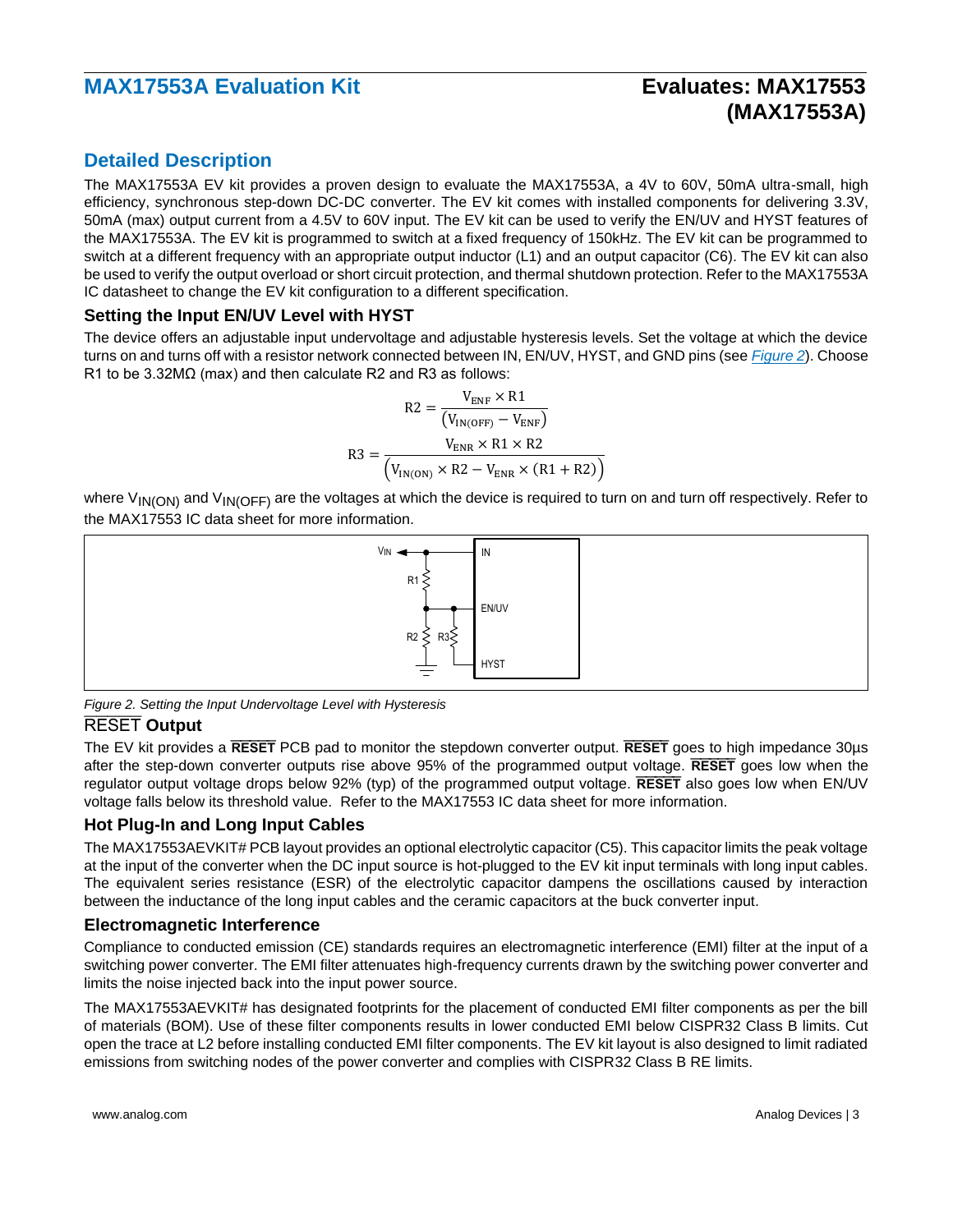# **(MAX17553A)**

## **Typical Operating Characteristics**

 $(V_{IN} = V_{EN} = 24V, T_A = +25°C,$  unless otherwise noted.)





CONDITIONS: 3.3V OUTPUT,  $66\Omega$  LOAD,  $f_{SW}$  = 150kHz







CONDITIONS: 3.3V OUTPUT, 50mA LOAD,  $f_{SW}$  = 150kHz









**MAX17553A BODE PLOT** 50 100 PHASE 40 80  $30$ 60  $20$  $40$ pHASE (deg) GAIN (dB)  $10$  $20\,$  $\overline{0}$  $\mathbf{a}$  $-10$  $-20$  $\overline{20}$  $-40$ GAIN CROSS OVER FREQUENCY = 11.8kHz<br>PHASE MARGIN = 63.8°  $-30$  $-60$ 75 FREQUENCY (kHz)

CONDITIONS: 3.3V OUTPUT, 50mA LOAD, f<sub>SW</sub> = 150kHz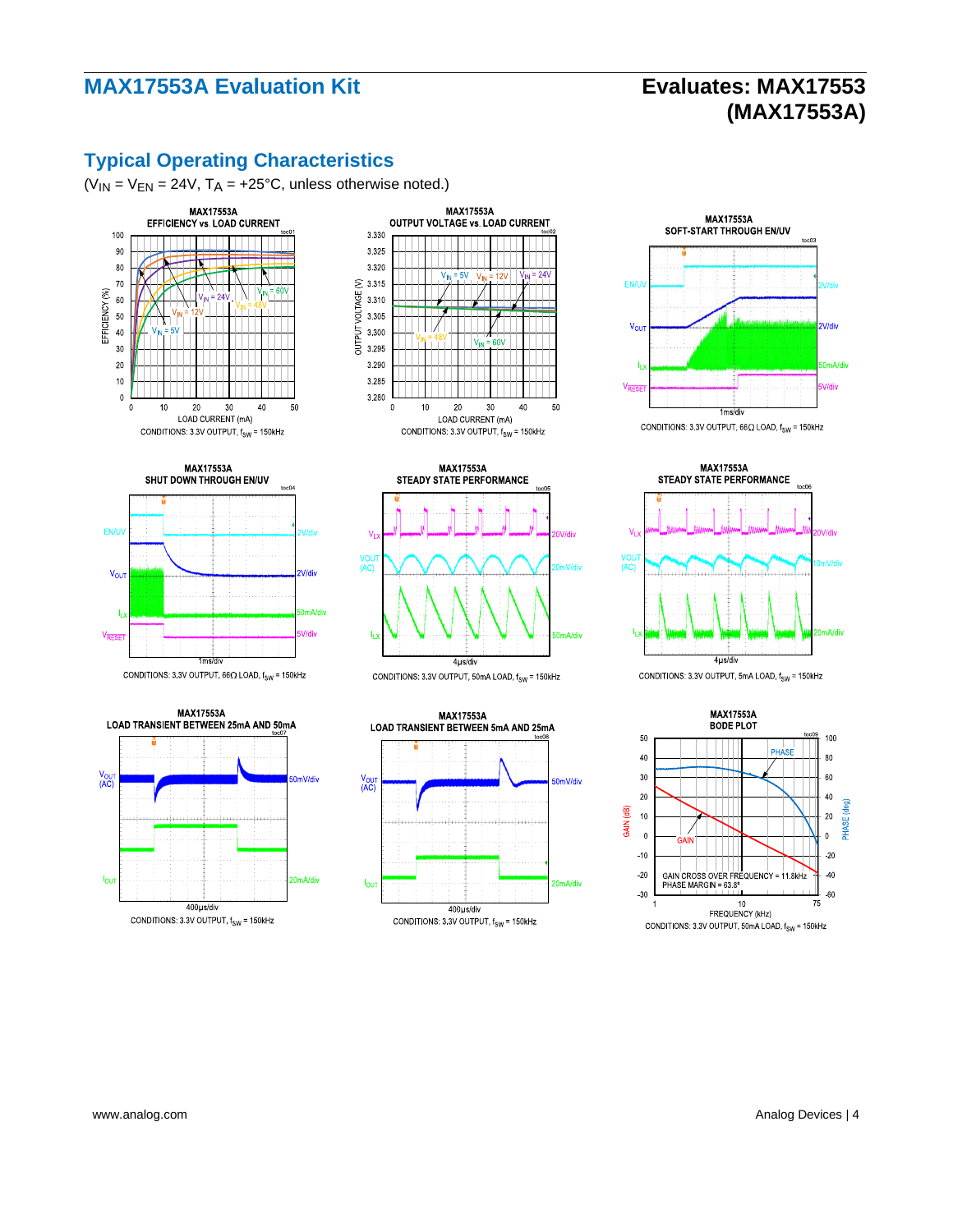| <b>ITEM</b>     | <b>QTY</b> | <b>DESIGNATOR</b> | <b>DESCRIPTION</b>                                  | <b>MANUFACTURER PART NUMBER</b> |
|-----------------|------------|-------------------|-----------------------------------------------------|---------------------------------|
| 1               |            | C1                | 0.1µF, 10%, 100V, X7R, Ceramic capacitor (0603)     | MURATA GRM188R72A104KA35        |
| 2               | 1          | C <sub>4</sub>    | 1µF, 10%, 100V, X7R, Ceramic capacitor (1206)       | TDK C3216X7R2A105K160AA         |
| 3               | 1          | C <sub>5</sub>    | 22µF, 20%, 100V, Electrolytic capacitor             | PANASONIC EEE-TG2A220UP         |
| 4               |            | C6                | 10µF, 10%, 25V, X7R, Ceramic capacitor (0805)       | MURATA GRM21BZ71E106KE15        |
| 5               |            | C10               | $0.1\mu$ F, 10%, 16V, X7R, Ceramic capacitor (0402) | MURATA GRM155R71C104KA88        |
| 6               | 1          | R1                | $3.32M\Omega$ , ±1%, 1/16W, resistor (0402)         | VISHAY CRCW04023M32FK           |
| 7               |            | R <sub>2</sub>    | $1.13\text{M}\Omega$ , ±1%, 1/16W, resistor (0402)  | VISHAY CRCW04021M13FK           |
| 8               | 1          | R <sub>3</sub>    | 1.3M $\Omega$ , ±1%, 1/16W, resistor (0402)         | VISHAY CRCW04021M30FK           |
| 9               | 1          | R4                | $402k\Omega$ , ±1%, 1/16W, resistor (0402)          | VISHAY CRCW0402402KFK           |
| 10              | 1          | R <sub>5</sub>    | 100k $\Omega$ , ±1%, 1/16W, resistor (0402)         | VISHAY CRCW0402100KFK           |
| 11              | 1          | R <sub>6</sub>    | $0\Omega$ , 1/10W, resistor (0402)                  | PANASONIC ERJ-2GE0R00           |
| 12 <sup>2</sup> | 1          | L1                | INDUCTOR, 150µH, 0.30A                              | COILCRAFT LPS4018-154MR         |
| 13              | 1          | U1                | 4V to 60V, 50mA, Step-Down DC-DC Converter          | MAXIM MAX17553AATA+             |
| 14              | $\Omega$   | L2                | INDUCTOR, 15µH, 0.58A                               | COILCRAFT LPS3015-153MR         |
| 15              | 0          | C <sub>2</sub>    | Ceramic capacitor (0805)                            | <b>NA</b>                       |
| 16              | 0          | C8                | Ceramic capacitor (1206)                            | NA.                             |

### **MAX17553A EV Kit Bill of Materials**

# **(MAX17553A)**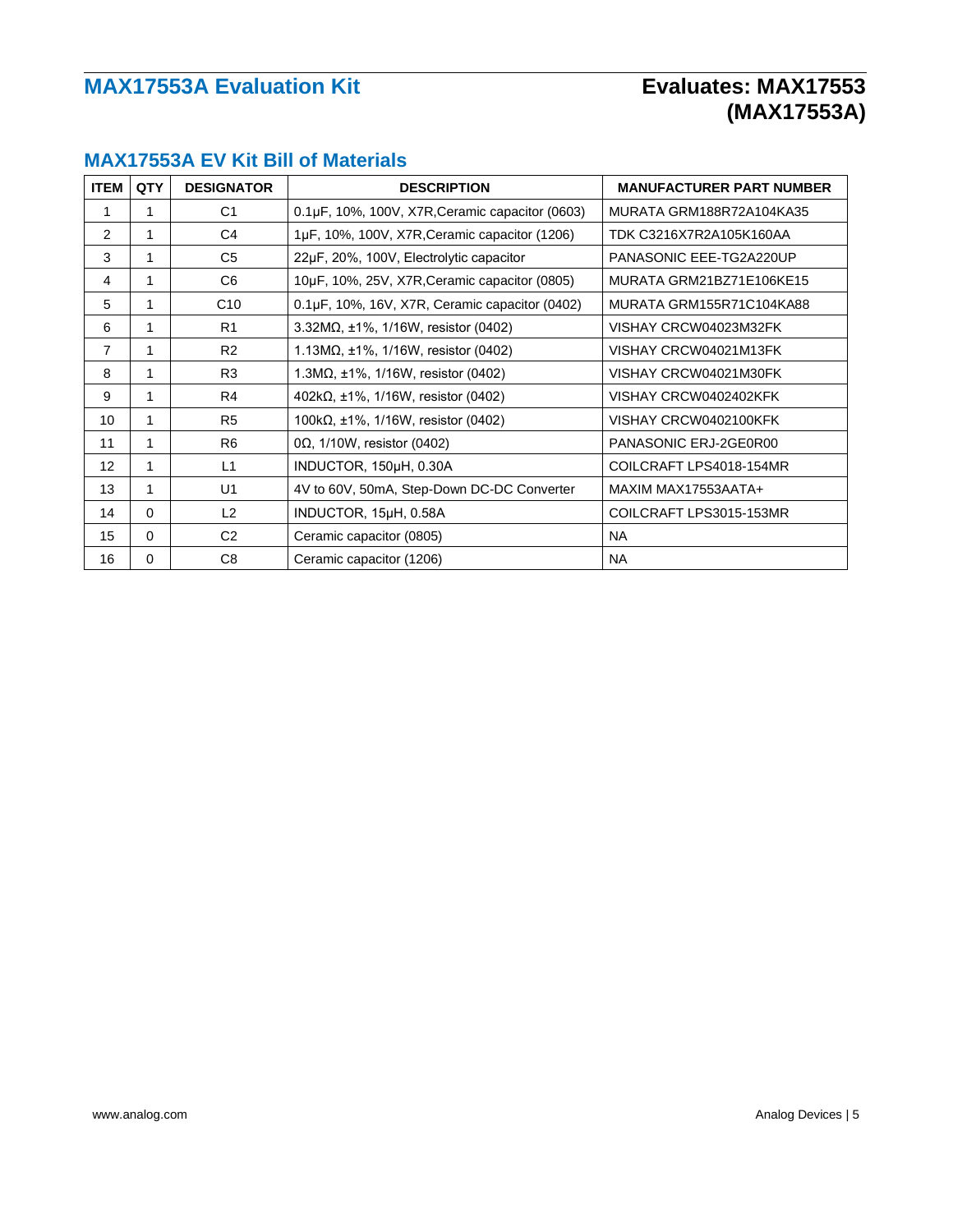# **(MAX17553A)**

### **MAX17553A EV Kit Schematic**



www.analog.com **Analog Devices** | 6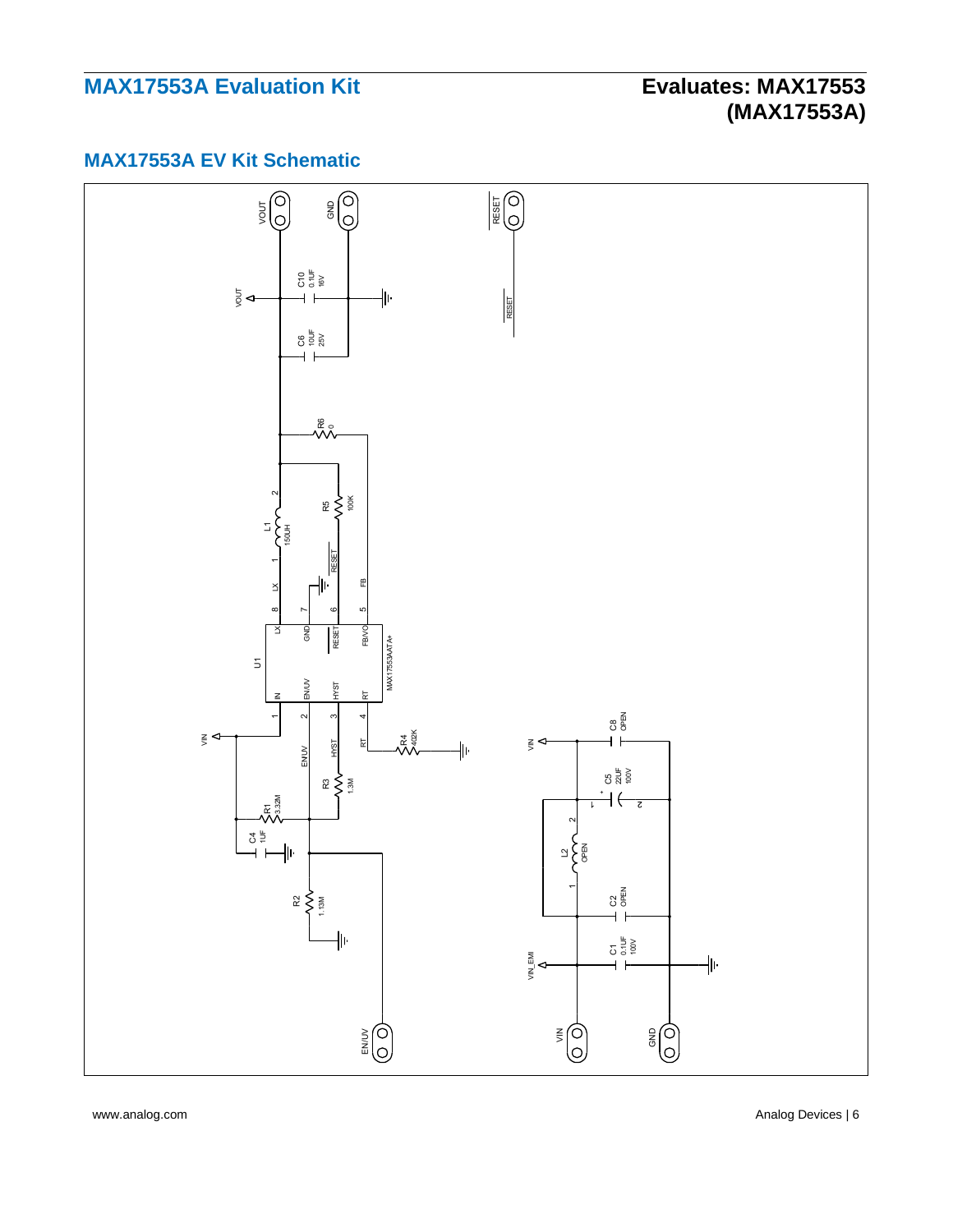# **(MAX17553A)**

#### **MAX17553A EV Kit PCB Layout**



*MAX17553A EV Kit PCB Layout—Top Silkscreen MAX17553A EV Kit PCB Layout—Top Layer*



*MAX17553A EV Kit PCB Layout—Layer 2 MAX17553A EV Kit PCB Layout—Layer 3*



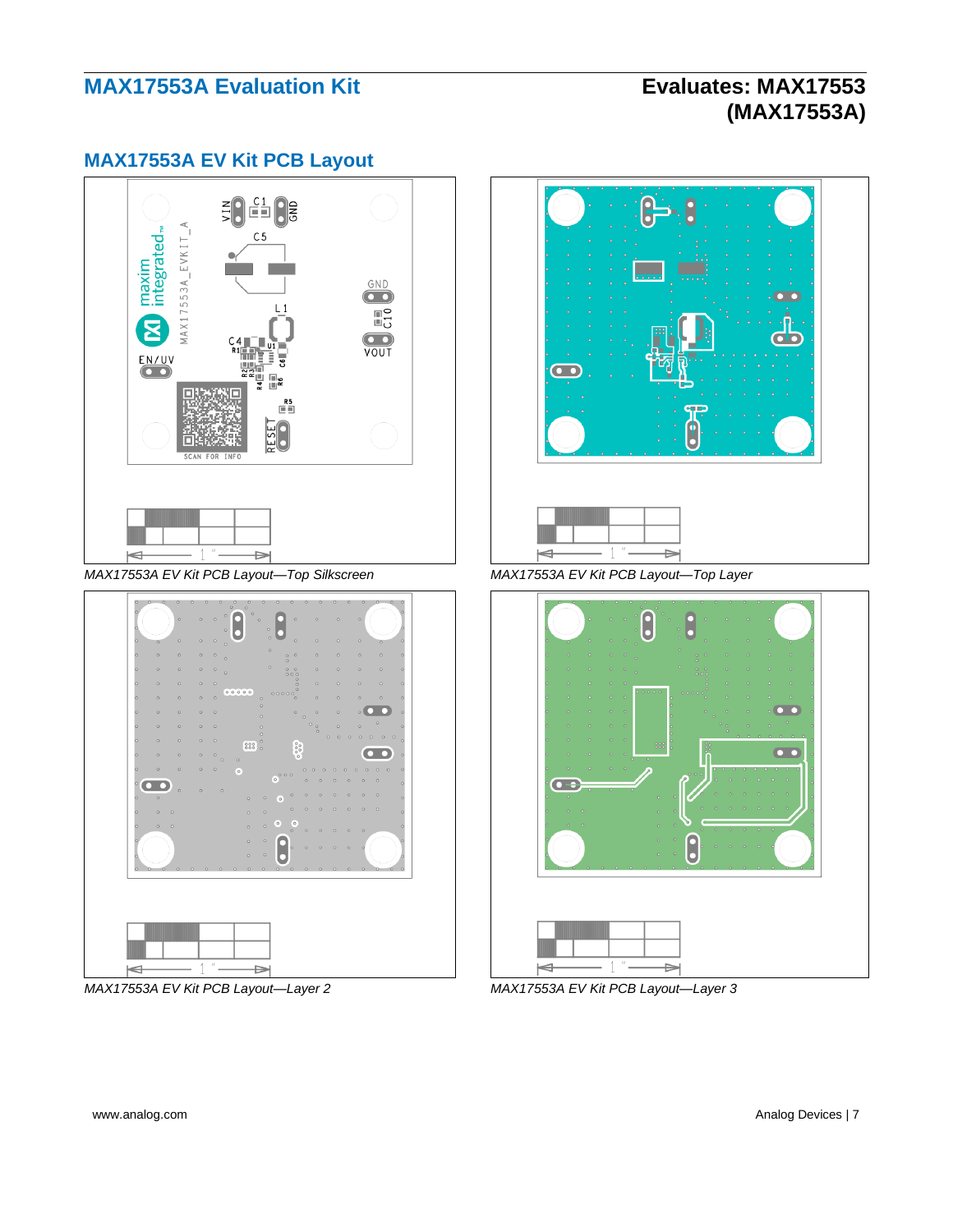# **(MAX17553A)**

### **MAX17553A EV Kit PCB Layout (continued)**





*MAX17553A EV Kit PCB Layout—Bottom Layer MAX17553A EV Kit PCB Layout—Bottom Silkscreen*

### <span id="page-7-0"></span>**Ordering Information**

| <b>PART NUMBER</b> | <b>TYPF</b> |
|--------------------|-------------|
| MAX17553AEVKIT#    | FV Kit      |

*# Denotes RoHS compliance.*

### **Component Suppliers**

| <b>SUPPLIER</b>        | <b>WEBSITE</b>    |
|------------------------|-------------------|
| Coilcraft Inc          | www.coilcraft.com |
| Murata Americas        | www.murata.com    |
| Vishay Intertechnology | www.vishav.com    |
| Panasonic Corp         | www.panasonic.com |